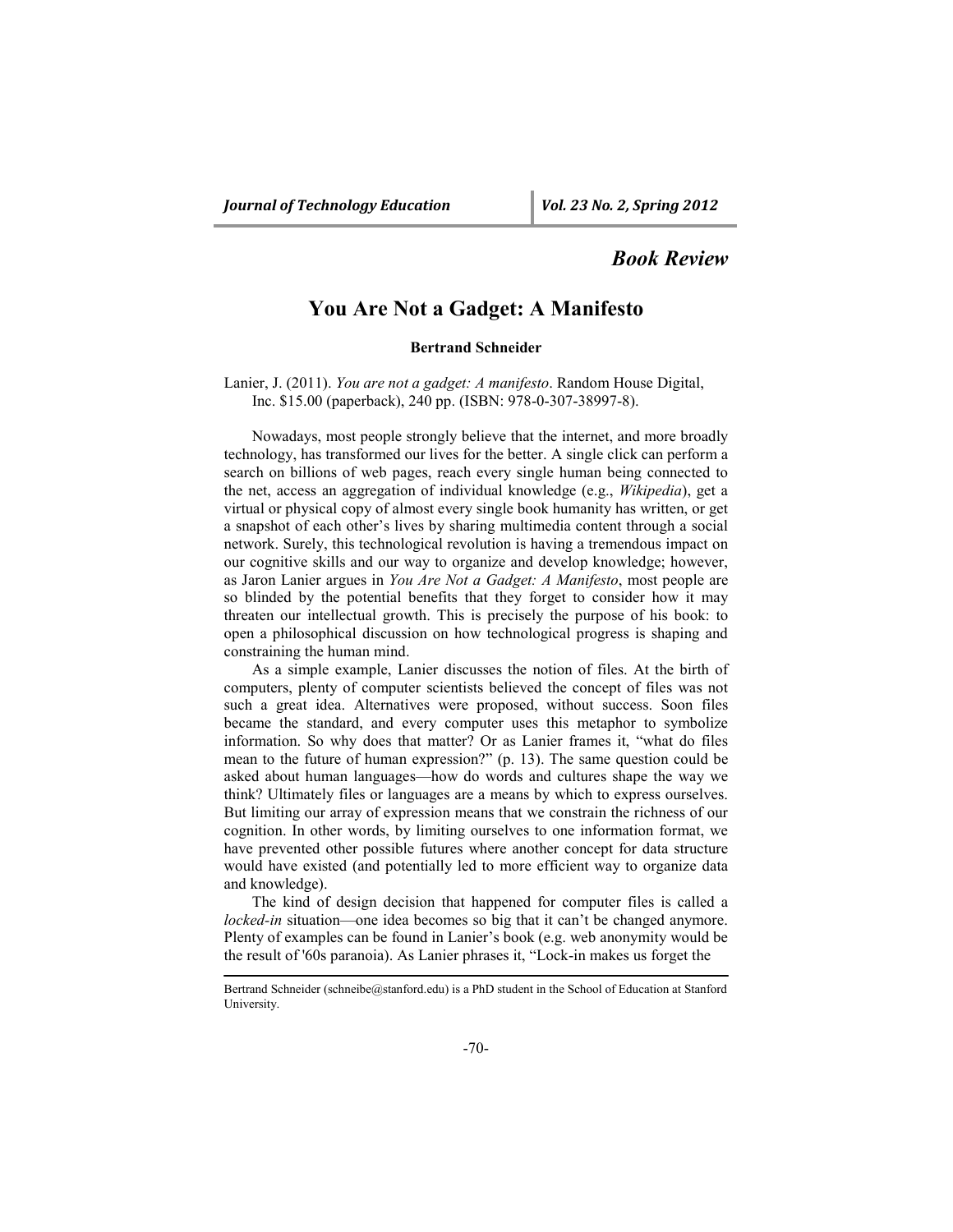lost freedoms we had in the digital past. That can make it harder to see the freedoms we have in the digital present" (p. 14).

An even bigger subject of concern for Lanier is the growth of the Internet *cloud*. He argues that current designs are based on the faith that "internet as a whole is coming alive and turning into a superhuman creature" (p. 14). One manifestation of such an entity is Wikipedia: the way it suppresses human authorship, giving the text superhuman validity. According to Lanier, "traditional holy books work in precisely the same way and present many of the same problems," such as a blind adoration of those entities (p. 32). As a consequence, people "degrade themselves in order to make machines seem smart all the time," because they believe in this supernatural *hive mind* (p. 32). Furthermore, they are more likely to blame themselves when technology doesn't work, instead of recognizing its limitations and defects. According to Lanier, "the 'wisdom of crowds' should be thought of as tool," nothing more (p. 59).

Another side effect of cloud computing is the dehumanization of the data because the growth of the digital hive is done at the expense of individuality. Services such as Wikipedia completely erase points of view, while Facebook organizes people into "multiple-choice identities" (p. 48). Furthermore, "What computerized analysis of all the country's school tests has done to education is exactly what Facebook has done to friendships"—life is degraded and turned into a database (p. 69). Can we adequately judge a child's intelligence based on standardized test scores? Can we say we know anything about someone just by looking at his or her Facebook page?

With the development of more and more sophisticated algorithms, Lanier believes that creativity will become the most valuable resource among human beings, since all other tasks can be performed more quickly and accurately by technology. Unfortunately, creativity is not left unscathed in Lanier's view. He takes music as an example and declares that "pop culture has entered into a nostalgic malaise," because "online culture is dominated by trivial mashups of the culture that existed before the onset of mashups, and by fandom responding to the dwindling outposts of centralized mass media" (p. 20). For Lanier, music hasn't produced anything original since the late '90s; everything is retro or a remix of existing style. In his own words, Generation X is "exceptionally bland" and inert because of its dependence to the cloud, which provides all kind of material for free.

Finally, Lanier mentions a plethora of other cases where technology, and more specifically Web 2.0, may harm us (e.g. the case of money: how advertisement has become central and sacrosanct in the web and how it is corrupting us; which alternatives to Wikis existed; what kind of alternative economic models exist for music; how the "Lords of the Clouds" are more evil than they pretend to be).

Even if this manifesto generally stays on a philosophical level, it has the merit of opening up questions about, and giving an alternative framing on, how